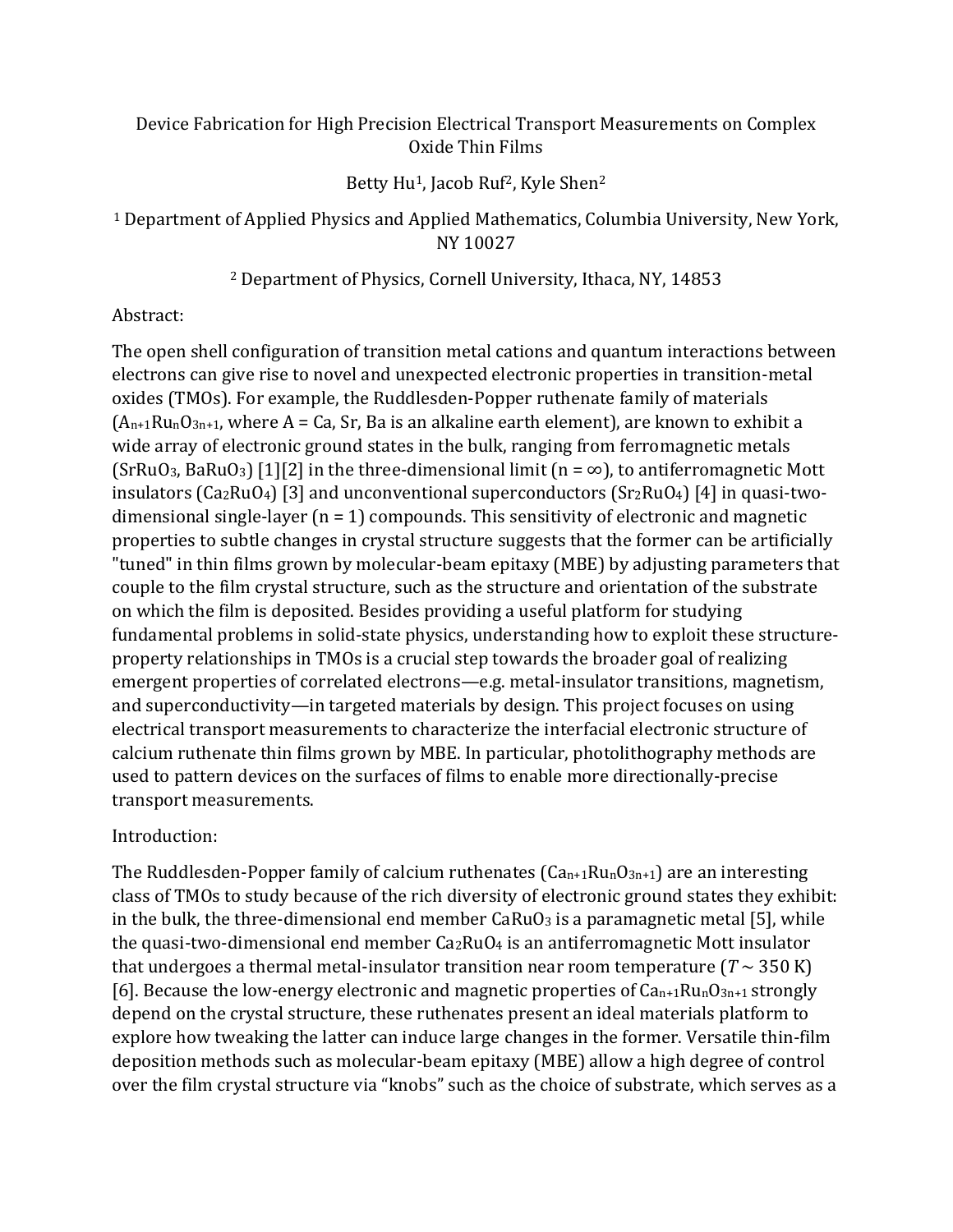template for the subsequent film growth and can impose variable amounts of strain on the atoms in the film.

Following film growth, transport measurements conducted using a four-point probe method are a useful technique to study the interfacial electronic properties of films. With large-area square samples, the easiest method of conducting four-point probe measurements is to place the voltage and current contacts on the four corners of the sample, in the so-called Van der Pauw configuration [7]. However, for materials with anisotropic crystal structures, measurements taken using this method represent a coarse average between the properties in the two mutually perpendicular in-plane directions, which can sometimes vary considerably.

One way to resolve these intrinsic anisotropies is by using photolithography techniques to fabricate gold devices—"Hall bars"—on the surface of a material to take measurements on. Hall bar measurements can be taken over a smaller area and in a specific direction.

In this project, Hall bars have been fabricated on the surfaces of both  $CaRuO<sub>3</sub>$  and  $Ca<sub>2</sub>RuO<sub>4</sub>$ samples grown on LaAlO<sub>3</sub> substrates by molecular-beam epitaxy. LaAlO<sub>3</sub> is chosen in particular because resistivity measurements of Ca2RuO4/ LaAlO3 show two metal-insulator transitions between 300 K and 4 K, suggesting this system is in close proximity to the electronic ordering instability observed in bulk Ca2RuO4. Thus, performing temperaturedependent transport measurements on these calcium ruthenate samples promises to enhance our understanding of the metal-insulator transition observed in calcium ruthenates, both between CaRuO<sub>3</sub> and Ca<sub>2</sub>RuO<sub>4</sub>, and within Ca<sub>2</sub>RuO<sub>4</sub> itself.

Device Fabrication Process:



Hall bars were fabricated in a three-layer process using photolithography techniques, shown schematically in Figure 1. Prior to starting any fabrication, a four-point probe resistivity measurement was taken on each sample from 300 K to 4 K in Van der Pauw geometry to serve as a reference for later transport measurements.

The purpose of the first layer, shown in Figure 1a, was solely to place alignment marks on the sample. A layer of AZ nLOF 2020 photoresist, a negative photoresist, was patterned on each 1 cm2 square sample. 15 nm of titanium and 65 nm of platinum were then deposited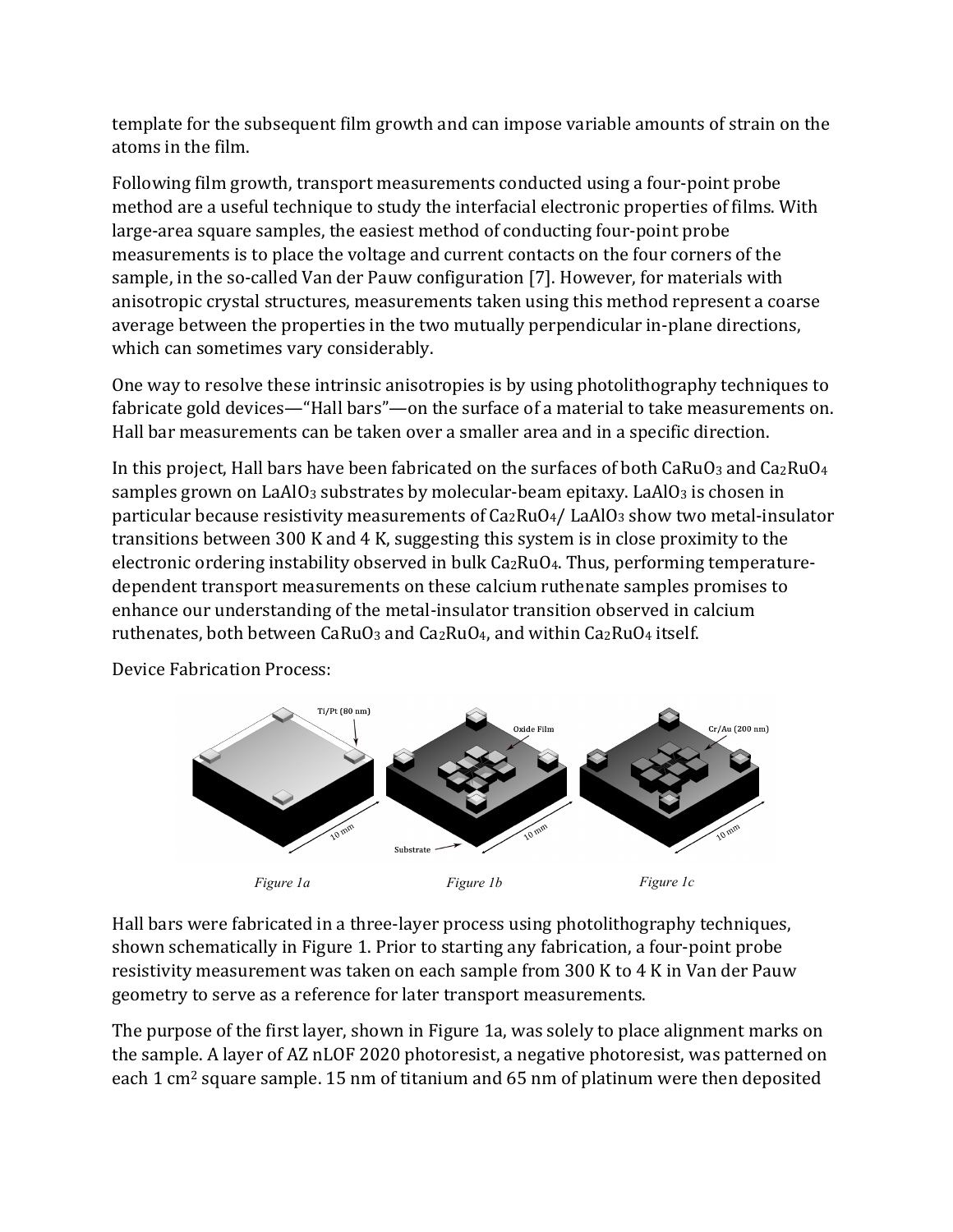on the surface using e-beam evaporation and lifted off using acetone, leaving titanium and platinum alignment marks on the surface of the film.

In the second layer, shown in Figure 1b, SPR220-3.0 photoresist, a positive photoresist, was patterned to leave resist on the sample only where there would eventually be Hall bars. An ion milling machine was then used to etch away all exposed film from the surface of the sample, exposing the substrate. Because the photoresist was much thicker than the film, it prevented the film underneath from being etched away as well. The remaining photoresist was then removed using acetone before starting the third layer.

In the third layer, shown in Figure 1c, AZ nLOF 2020 photoresist was patterned to expose the surface of the sample only where there would eventually be Hall bars, aside from a 20x120 µm strip on each bar that connected the two current pads. 20 nm of chromium and 200 nm of gold were then deposited on the surface using e-beam evaporation and lifted off using acetone.

Each film, after fabrication was completed, had 34 devices patterned on its surface (perpendicular to the film growth direction) in four different orientations. 12 each were parallel to the edges of the substrate, and five each were at two intermediate angles.

*Figure 2a Figure 2b*

Conducting Measurements:

Each Hall bar (Figure 2) contains eight 250x250 µm contact pads, with two serving as current contacts and six as voltage contacts. An exposed 20x120 µm strip of film connects the two current pads, and all other connecting lines are 10 µm wide.

Patterned samples were placed on a chuck compatible with the Quantum Design Physical Property Measurement System (PPMS). Electrical connections were made from the contact pads of the Hall bars to those of the PPMS chuck using aluminum wire bonding. The design of each Hall bar allowed for both longitudinal and transverse measurements of resistivity to be taken by wire bonding to specific contact pads as shown in Figures 2a and 2b, respectively. Measurements were taken using an alternating drive current with a lock-in amplifier.

Zero-field longitudinal resistivity measurements were taken on each sample from 300 K to 4 K, while cooling and warming, to compare against baseline resistivity measurements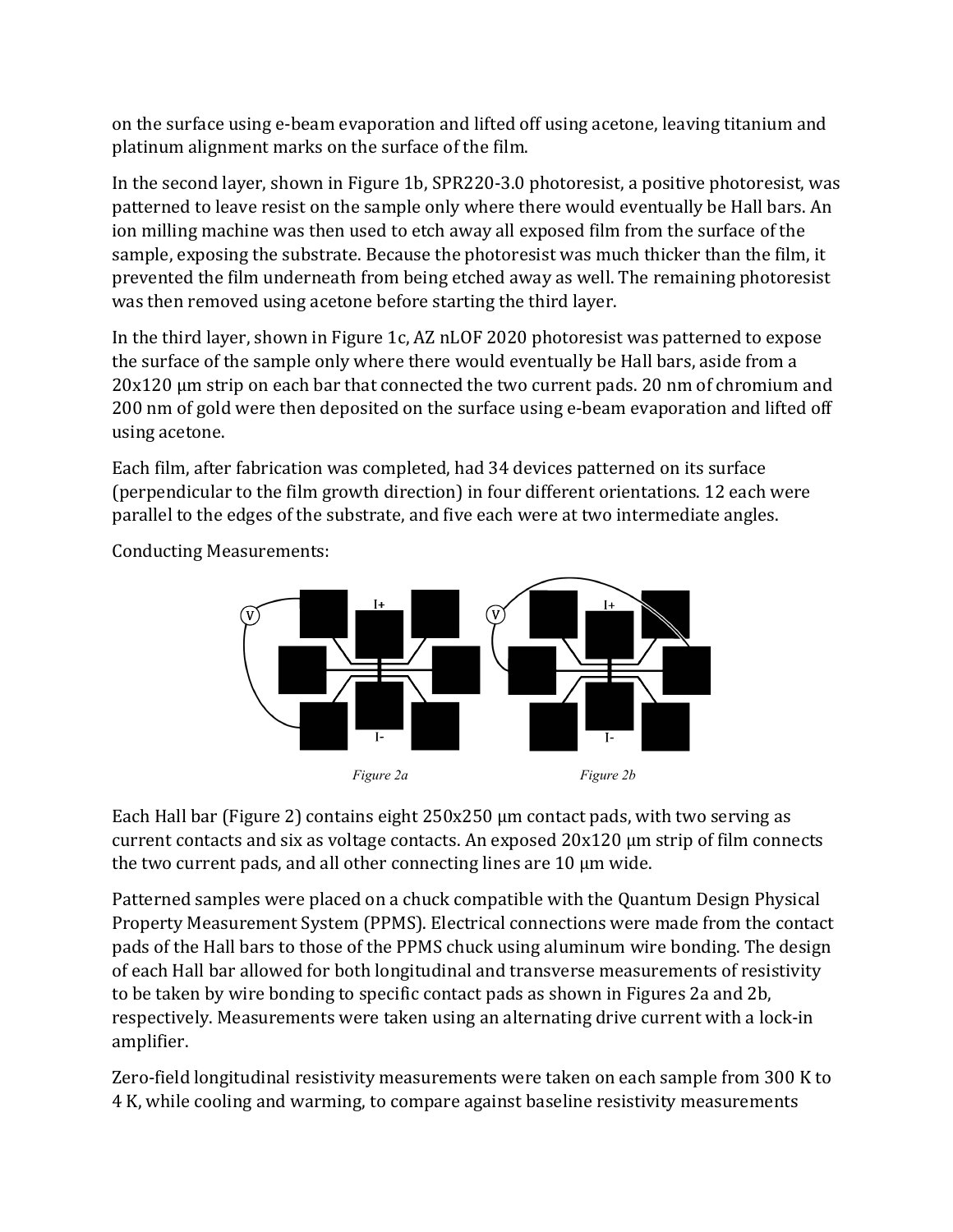taken prior to device patterning. Temperature-dependent Hall effect measurements of transverse resistivity were also performed on each sample under an externally applied perpendicular magnetic field at various temperature stops.

Results & Discussion:



Zero-field longitudinal resistivity versus temperature (ρ vs. *T*) measurements were taken for  $CaRuO<sub>3</sub>/LaAlO<sub>3</sub>$  and  $Ca<sub>2</sub>RuO<sub>4</sub>/LaAlO<sub>3</sub>$ , shown in Figures 3a and 3b, respectively, on multiple Hall bars to compare against baseline measurements taken prior to starting any fabrication. No significant difference was found between baseline measurements, "vertical" Hall bar measurements, and "horizontal" Hall bar measurements on CaRuO3/LaAlO3.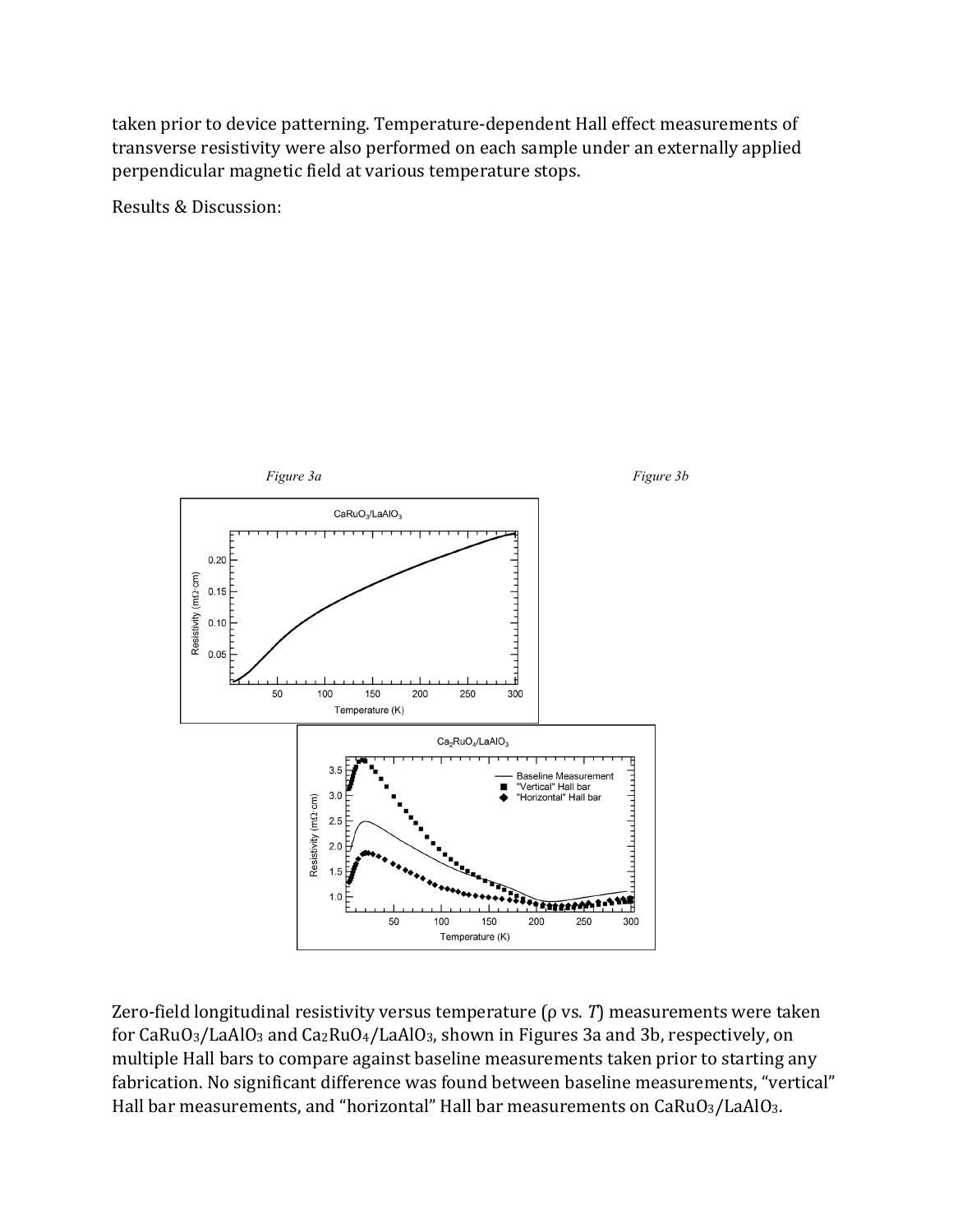Resistivity versus temperature measurements taken on "vertical" and "horizontal" Hall bars on Ca<sub>2</sub>RuO<sub>4</sub>/LaAlO<sub>3</sub> were found to be higher and lower than baseline measurements, respectively. For all resistivity measurements on Ca2RuO4/LaAlO3, two metal-insulator transitions—indicated by changes in the sign of the derivative dρ/dT—were observed at 20 K and 200 K.



Figure 4a shows values of the Hall coefficient versus temperature (*RH* vs. *T*) for CaRuO3/LaAlO3 calculated from the slope of the transverse resistance *R*xy under a variable externally applied magnetic field *H*. As shown in Figure 4b, *R*xy was completely reversible for the CaRuO3/LaAlO3 sample, independent of the field sweep direction. A sign change in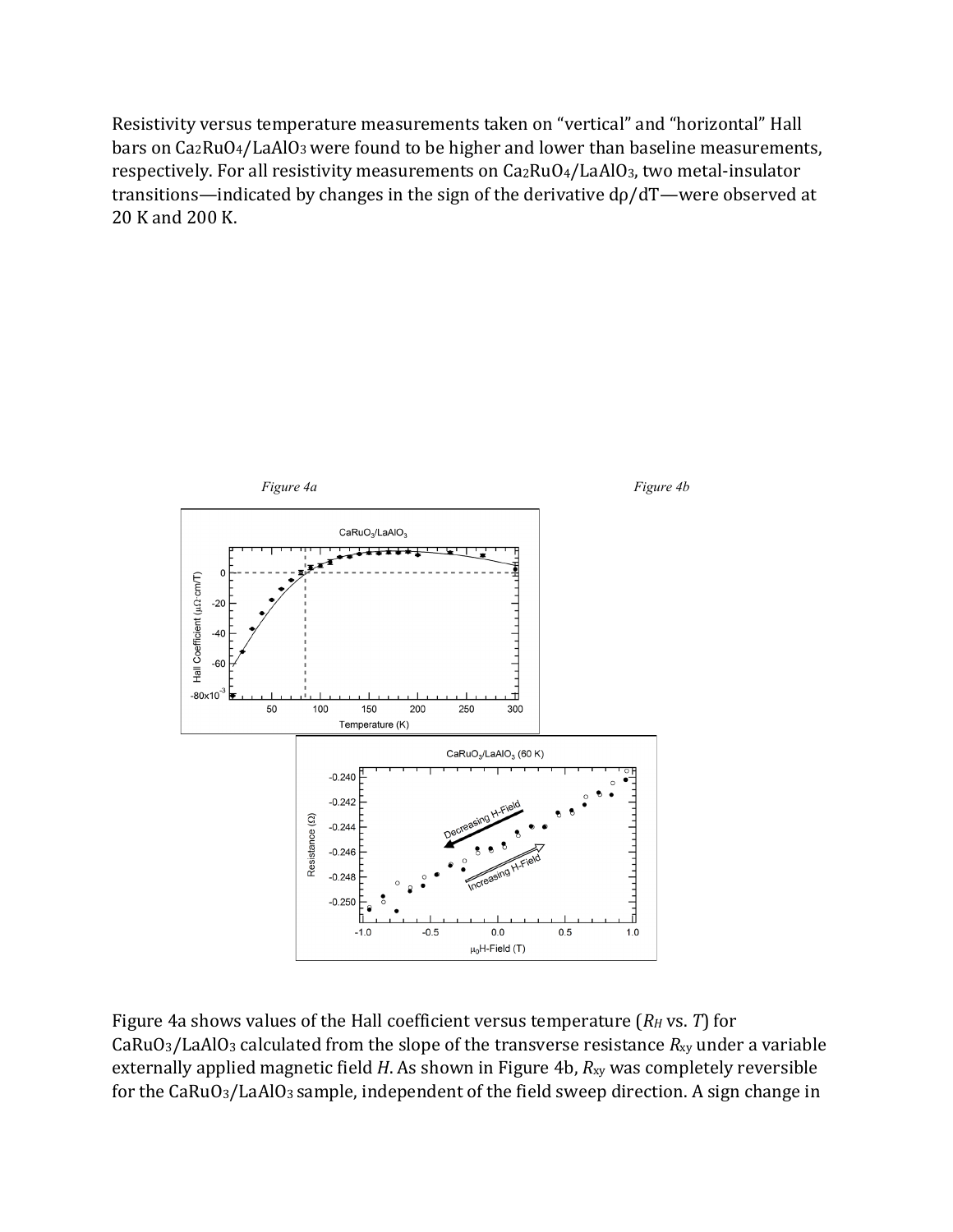*R*<sup>H</sup> was observed around 80 K, indicating a change from predominantly electrons as charge carriers below 80 K to predominantly holes as charge carriers above 80 K.



Hall effect measurements conducted on Ca2RuO4/LaAlO3 yielded much different results. Non-linear response of the transverse resistivity to the applied *H* field is shown in Figure 5a at 10 K, 150 K, and 170 K, and is characteristic of a so-called "anomalous Hall effect", which is often observed in magnetically ordered materials with appreciable spin-orbit coupling. Notably, this hysteretic and non-linear behavior of ρ vs. *H* (1) was not observed in paramagnetic CaRuO3/LaAlO3 at any temperatures, and (2) was only present in Ca2RuO4/LaAlO3 below the metal-insulator transition at 200 K. In Hall effect measurements conducted at 210 K, shown in Figure 5b, ρ showed no dependence on the *H*-field sweep direction.

# Conclusions:

Based off the observation of hysteretic and non-linear behavior of ρ vs. *H* in Ca2RuO4/LaAlO3 below the metal-insulator transition at 200 K, it is very likely that the metal-insulator transition is accompanied by the formation of canted antiferromagnetic order.

# Future Work: